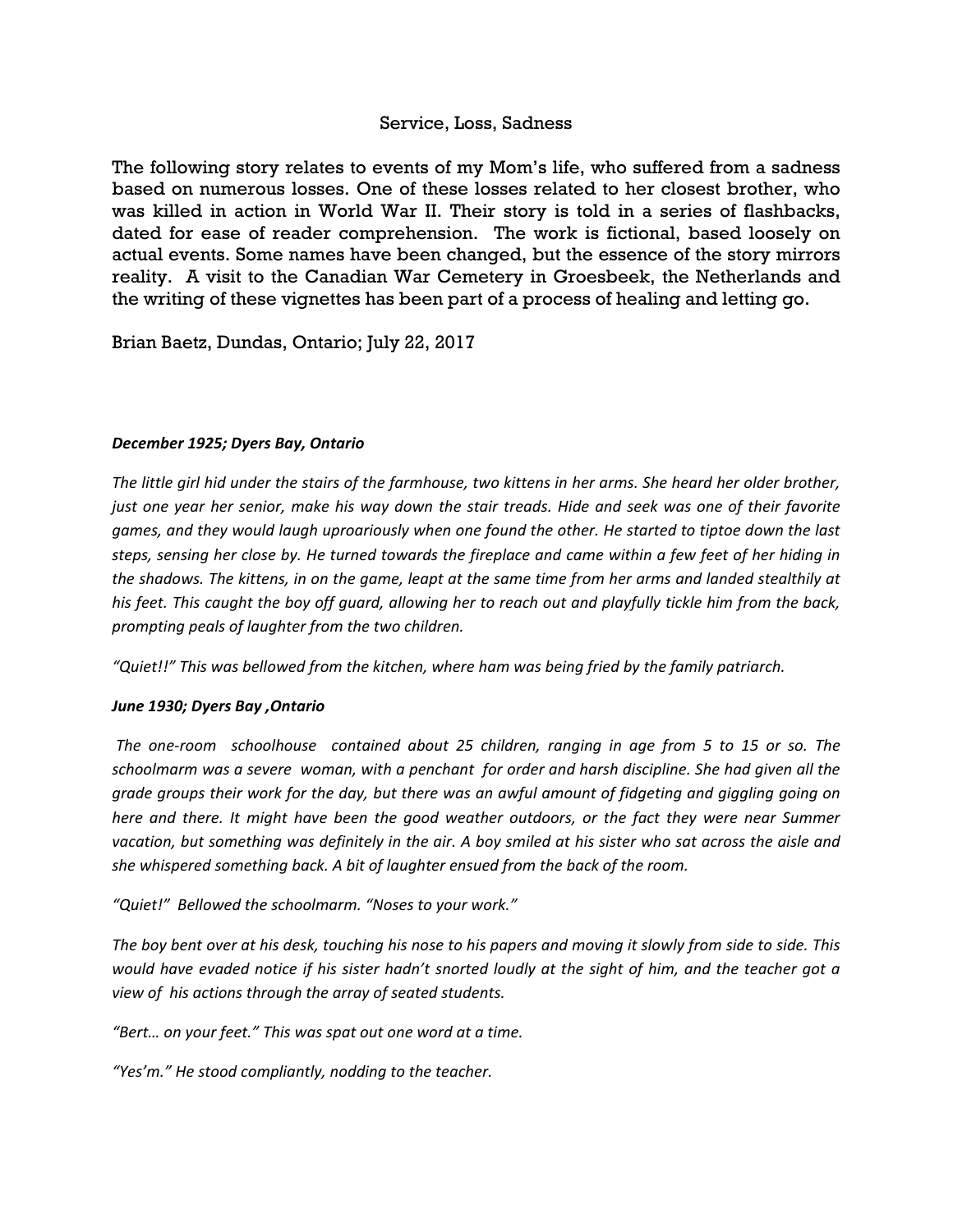*"I order you to go to the edge of the schoolyard and cut out five birch switches. Half-inch diameter, or better. Bring them back in. I will use them to give you 20 lashes at lunch time while the other children play in the yard. This will be with your trousers down. And if I might add, you won't feel much like sitting for the rest of the day. Go now."*

*The boy gulped hard and went off into the yard. His sister sat silently, her eyes moistening.*

## *March 1943; St. Catherines, Ontario*

*"So you want to serve your country?"*

*"Well, maybe. I came down to check it out I guess. If you give me a clean bill of health, I might sign up."*

*"Alright, fill out this form and get into this gown. The wee nurse will be around to take your pulse and stick a greased finger up your arse. Don't flinch, most of the chaps like it! She's a bit of a looker, and I think she enjoys doing it. Then some reflex checking from the Miss and I'll come back and test your hearing and vision, and lastly we'll have a look at any problem areas. With all of that looking good, you'll get your stamp. Off you go, and I'll see you in a bit."*

*Ninety minutes later the young man with wavy hair sat on the edge of the examination table, his chest and lungs being listened to the reviewing doctor and his stethoscope. "Hmmm, looks like that pleurisy from a few months back has cleared up well. But both I and the cute nurse noticed that you are presenting a hernia in your lower decks. How long has that been present?"*

*"Oh, a while now. Thought it might just go away. But it kind of takes the pep out of me on bad days." The young man said this in a low voice.*

*"Dreadfully sorry, old chap. A hernia means no lifting, and a soldier has to do quite a bit of lifting out at the front. But being a machine operator down at Thompson Products is still very much a contribution to the effort." The doctor smiled amiably and left the consult room.*

*The young man put on his clothes, feeling considerable relief. The memory of the pixie nurse with her rubber-gloved, eager fingers and cooing voice was something he would hold for some time.*

### *March, 1943; St. Catharines, Ontario*

*The young man had a bouquet of flowers behind his back, and he mounted the stairs of the boarding house for young ladies with a spring in his step. He pressed the buzzer and waited expectantly, whistling a tune between his teeth.*

*A young lady opened the door, smiling broadly and flipping her luxuriant hair behind one shoulder. "Ah, a gallant knight arrives! Might it be my lucky day, or are you here for another damsel?"*

*"Oh, Patricia, you would be a fine catch for any red blooded male in Canada. But my loyalties are to Grinelda. Is she in?" He smiled broadly at the lovely young woman.*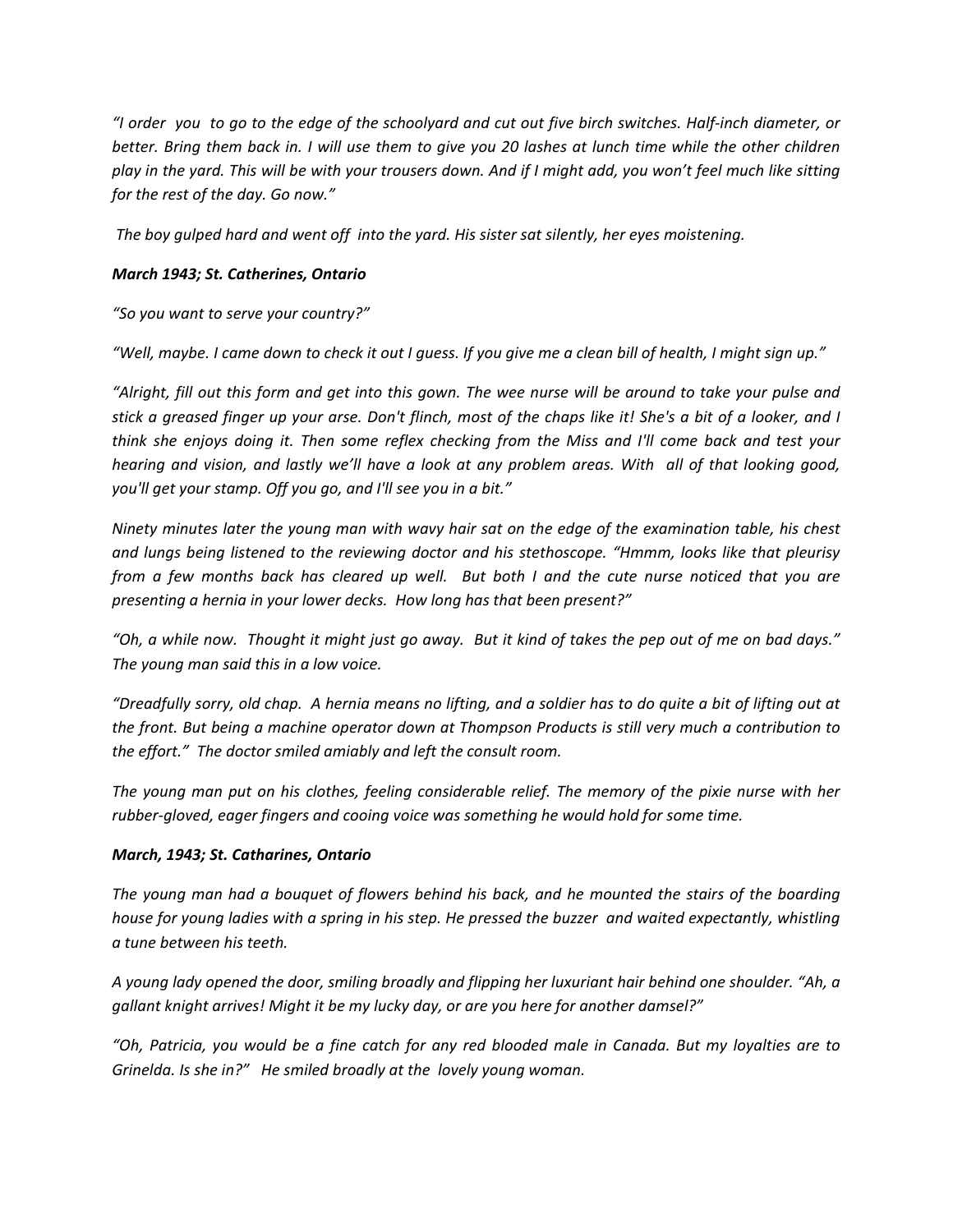*"Absolutely, she's waiting for you in the sitting room. Go right on in." She waved him through, with just the slightest hint of regret and longing on her face.*

*An attractive young lady sat on the edge of a love seat, dressed to the nines and in a way that discreetly displayed her enviable figure.*

*"Ah, there's my sweet bumpkins! How 'bout a kiss?" He opened his arms broadly. The young woman stood up and held him stiffly, giving him a short peck on the lips.*

*"Roses for a rose." He brought the bouquet out with a flourish.*

*"Berty, what happened at the medical examination?" She traced his lapels with a manicured fingernail.*

*"Oh, had a complete physical, and a good going over." He grinned effusively.*

*"Cute nurse?" This was said with the scrunching up of her nose.*

*"Just male medical personnel, I'm afraid." He turned a bit pink.*

*"And the results were?" She raised her eyebrows expectantly.*

*"Great news, I think. I'm over that darned pleurisy, but the doc confirmed I have a bit of a hernia to contend with. So no active service for me, either stay on at Thompson or find a desk job in Toronto or Halifax, I suppose. But that will mean we can make some plans, no?" He leaned in for another kiss.*

*She took half a step back. "Yes….yes. But in a way, that's a shame. Because real men fight, don't they?" This was said coldly, with an acid tongue. The young suitor felt the blood drain from his face.*

### *October, 1943; Toronto, Ontario*

*"Okay, pants off, I'll need to examine your unmentionables." The doctor tapped his clipboard with a worn pencil.*

*"Yes, sir. I'm here to see what can be done for this hernia of mine. I got rejected by the Army Review because of it. I was happy about all this at the start, but after some consideration over quite a few months, I've come around to the notion that I'd like to serve. So can anything be done for me, Doc?". The young man seemed nervous.*

*"My, that is a significant hernia. But I've seen worse. We could schedule you in for surgery in under a month, and with another month to heal and recover you should be good to pass a re-test." The doctor was confident in his tone, but something was being held back.*

*"Okay, okay, so let's schedule the repair surgery. Yup, I've thought this through." The young man rushed his words.*

*"Are you really sure?" The doctor peered over the rims of his spectacles.*

*"Sorry?"*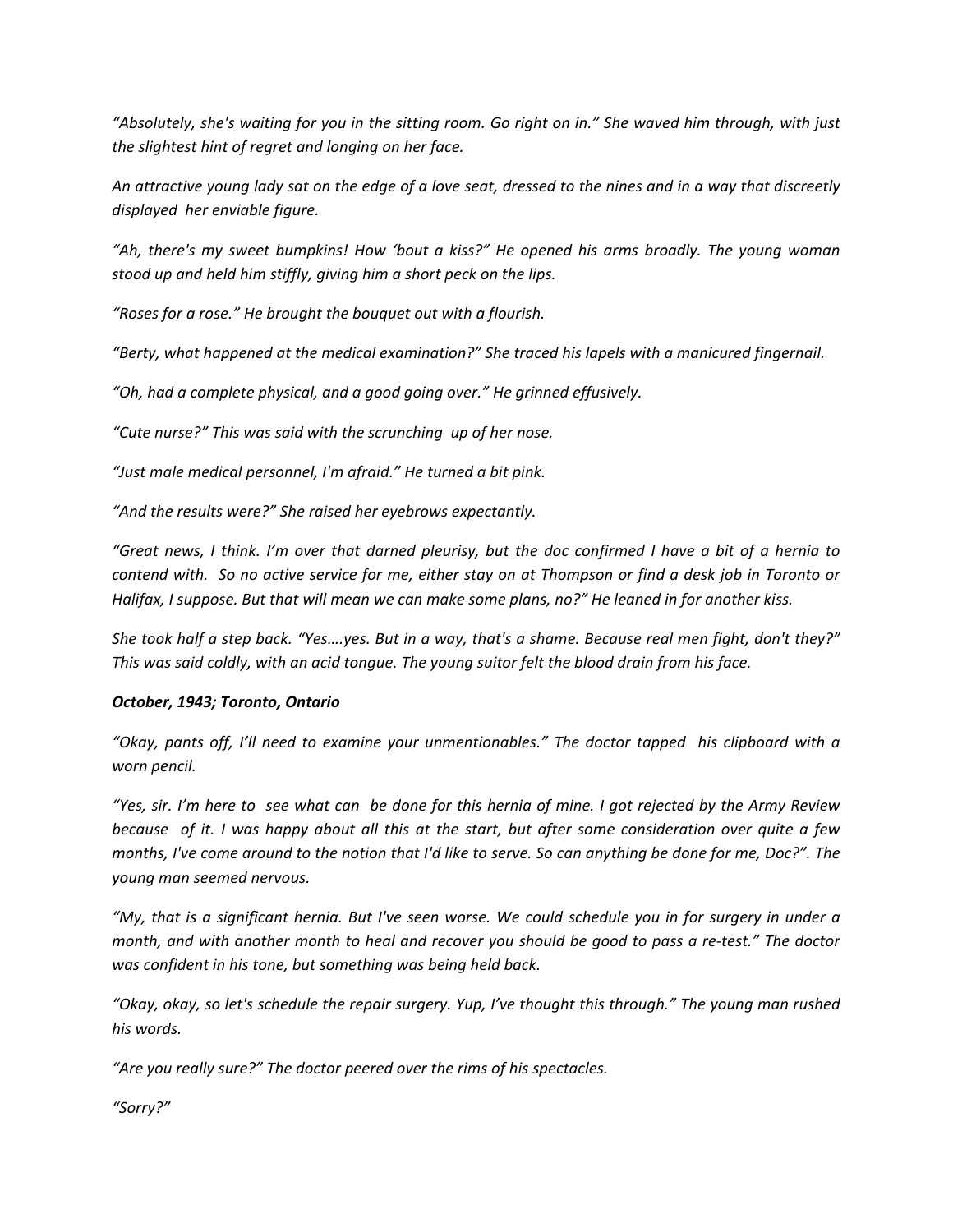*"Listen, I see a lot of young men these days. Many want some excitement, many want to go off to war. But you seem like a gentle soul, and you're a good looking kid. I suspect your mother would be just as happy to have you ride a desk down in Halifax. And lots of young ladies in that town would love to be on your arm on a Friday night! And no chance of becoming cannon fodder! So before you jump in, boots and all, are you really sure?" A few seconds of silence went by. The young man's eyelid twitched.*

*"Errh, it's a bit complicated. But I'll get back home. So, yes, I'm sure. Let's do the paperwork for the surgery."*

*"Right you are, we'll book you four weeks from this Thursday."*

## *February, 1944; Wiarton, Ontario*

*The young man walked into the sitting room of the seniors' home, seeing his mother sitting with three other women. He was clutching an official-looking letter and bearing a confused amalgam of emotions on his countenance.*

*"Hi Ma, how are you doing? Ladies…" They all admired the handsome young man and his mother rose to give him a hug.*

*"How are things, my boy?" She stroked his cheek fondly.*

*"Good. I guess. Just got my notice letter, Ma." He held up the envelope.*

*"Notice? For what?" The older woman raised one eyebrow.*

*"I will be serving in the Army. For my country. I've been placed in the Argyll and Sutherland Highlanders, the Princess Louise's. Nice ring to it don't you think? War is almost over, so I'll be back before you know it. To get married, start a family. And you can come and live with us, look after the grandkids." This all came out in a frenetic tumble.*

*"Oh my…oh my." The woman looked a bit unsteady on her feet.*

*"Don't worry, Ma, everything will be all right." He smiled a bit too eagerly.* 

*"But I thought you had a wee hernia, and that the Army had said no to you." A tear started to roll down one cheek.*

*"Had that taken care of. We have to stand up to Hitler, he's a heinous monster. But I'll stay out of harm's way, and I'll write home every Sunday. Oh Ma, don't cry now, everything will be perfectly fine…"*

*The other three ladies discreetly floated away for tea, leaving the mother and son in a tight embrace.*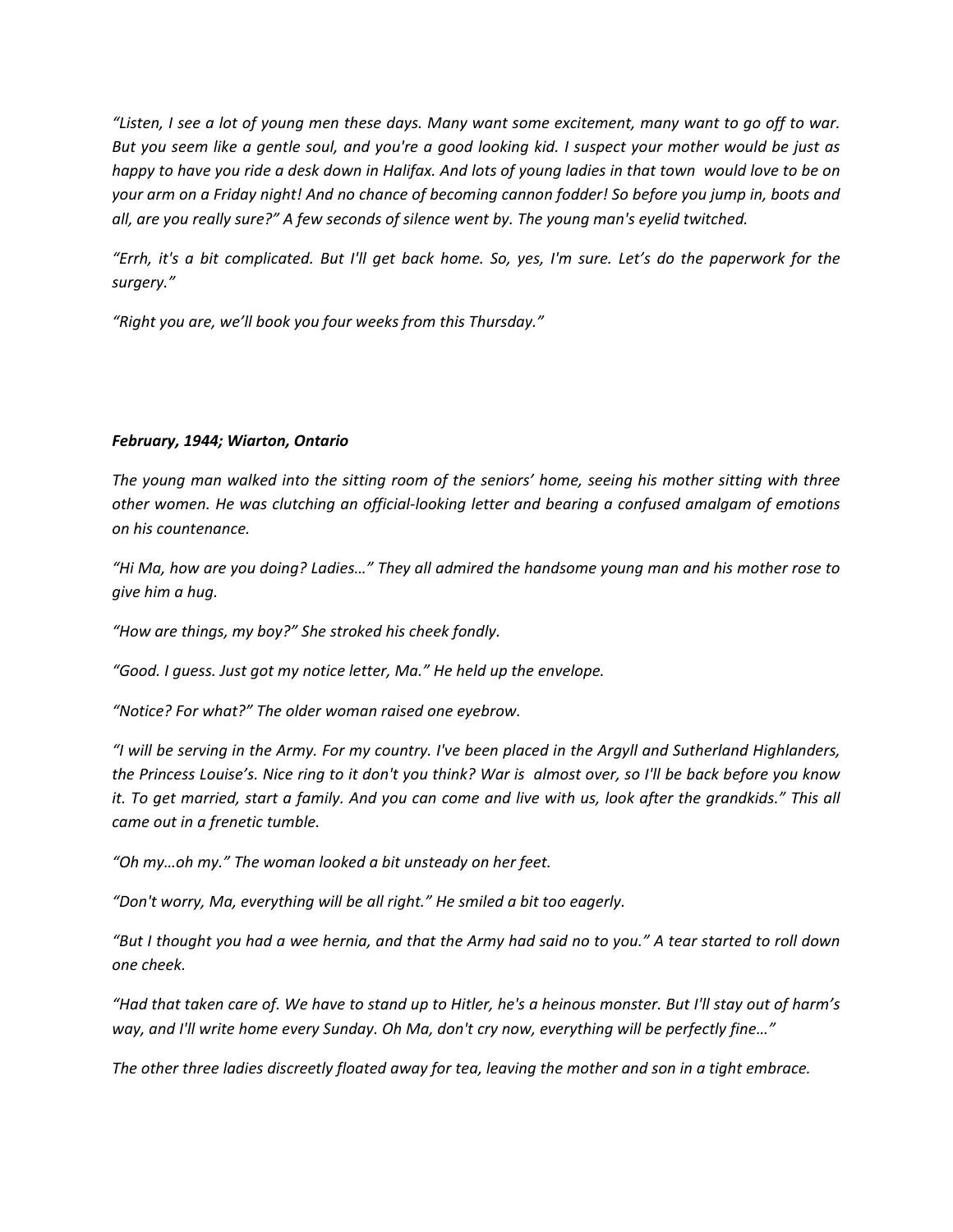#### *September, 1944; Toronto, ON*

*He was wearing his uniform, complete with the dress beret. His curly hair barely fit underneath the confines of the headwear, but he got so many adoring looks from young women on the train up from Hamilton that he just couldn't bear to take it off.*

*His sister was waiting for him at Union Station, having come in by streetcar from the Sunnyside area just west of downtown. She looked lovely as always, wearing a full length coat that had taken the better part of a year's savings from work as a domestic in some of the finer mansions of Toronto. They had always been close, so today would be tough as he was shipping out soon and this would be the last day he would see her for some while.*

*"I'm surprised the girls would let you off the train!" She came up and gave him a big hug.*

*"Oh, I don't know, a man in uniform seems like a dime a dozen these days." He put both hands on her cheeks and gave her a soft kiss on the forehead.*

*"I've got big plans for today, as it might be some time before we meet again." She smiled sadly.*

*"What's on the agenda?" He gave her a reassuring smile.*

*"First off, photos at a studio on Yonge Street. Have to have something of you in uniform while you are away. Then a bite of lunch at a little diner I know on College, and then we can catch the 2:10 showing of the White Cliffs of Dover. We should get there early as there will be lineups, it's very popular with all the servicemen and their families. Something for them to hold in their memories, until you all return home and we can go out for dessert and dancing…" Some kind of foreboding waved through her and she teared up.*

*"Oh Sis, I'll be back before you know it. It will be like an extended vacation, and I'll be back a bit older and a lot wiser."*

*"Oh Bert, do you really have to go? I mean, really?" Tears slowly coursed down each cheek, with irregular velocities.*

### *Late September, 1944: Riviere du Loup, Quebec*

*The train rocked gently on its rails, making its way through beautiful scenery unfolding in the morning light. Uniformed men sat cheek by jowl, most still sleeping but others gradually stirring. The young fellow with the mop of curly hair was painfully homesick, but determined not to let it show. He was going off to war, but only in a superficial sense. His heart and soul wanted to be back in Ontario, with his family and his girlfriend.*

*"Best to get up and into the WC for a shave and a dump while the coast is still clear." The young man opposite him was handsome and swarthy, with a hearty bit of stubble looking for a razor's edge.*

*"Good advice, I'll get my shaving kit. Where are you from?" He smiled at the other chap.*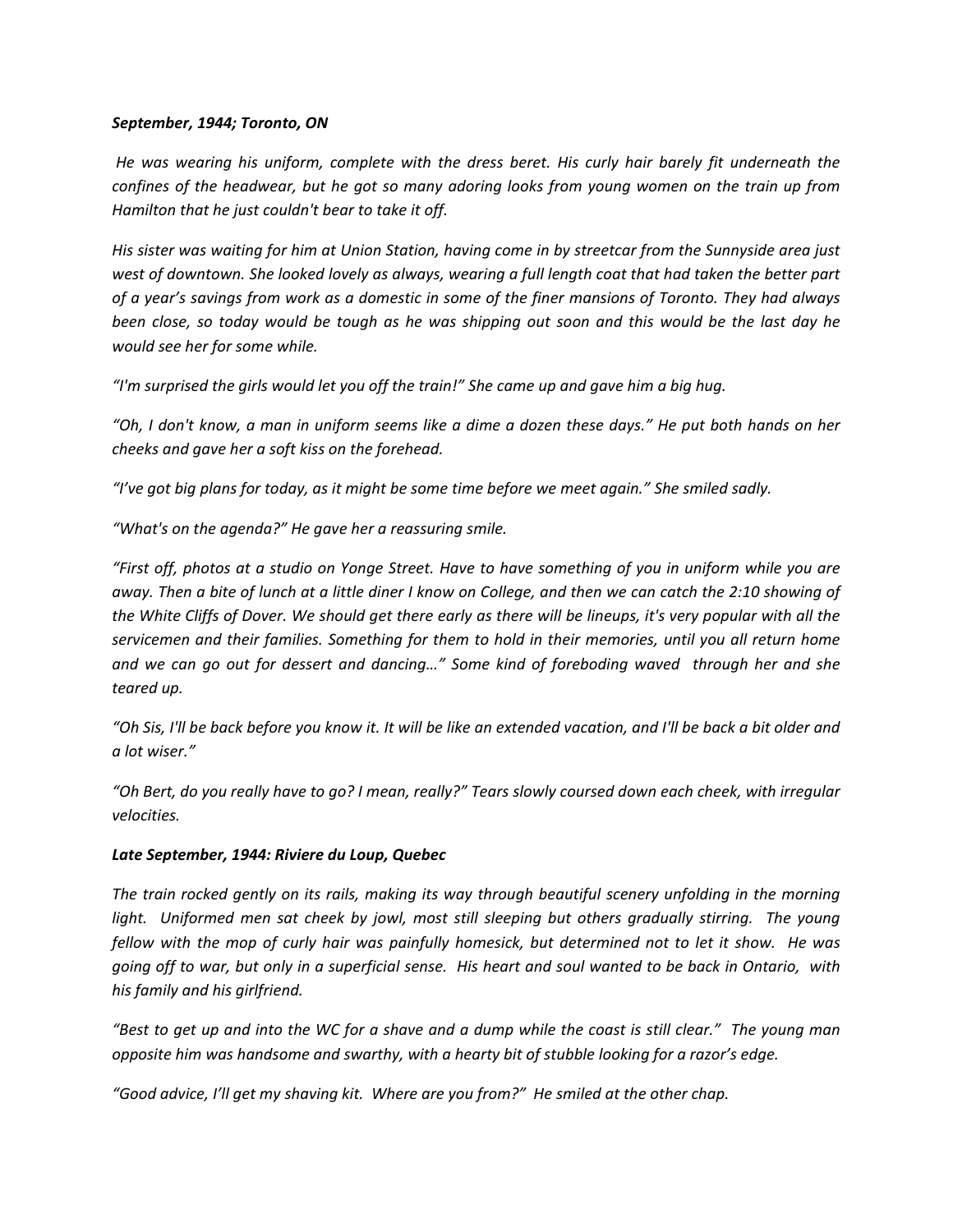*"Ontario. Farm country. This war service is my ticket out of the fields. Can't wait to get over there." The swarthy chap's eyes danced.*

*"Me too. At least for the province and farm part. But my reasons for being here are complicated. And as I get in deeper, I'm thinking I should have stayed home. Could have done so, honourably, on medical grounds." He frowned, casting a shadow over his handsome features.*

*"Listen, we might get split up in Halifax, as I'm in the RCAF and you're Army. But before that we can watch each other's back. Some of the guys on this rig drink, gamble, and chase women. To do that, they need money, and lots of it. Clean-living farm boys don't need their pay packets lifted, so we'll keep an eye out for each other. Sound OK?"*

*"Much obliged, friend. Now let's take your advice and go get washed up."*

#### *Early October, 1944; onboard the Queen Elizabeth*

*The fog horn sounded deep and long. They were only about two hours out of Halifax and it already seemed like a long voyage. The time in the city had been fun, as it was full of young people either going off to war or supporting this departure. He saw one young lady after another on the street, catching his eye and giving him a warm smile. Wearing the uniform and beret had dividends, no question. But it made him wistful about his choice. He could be riding a desk, and going out dancing in the evenings with all of these young ladies.*

*He was first in to a bunk chamber that slept four men. Very snug quarters. He claimed the lowest bunk, easiest to get up from if he needed to take a leak in the night. Two roomies stumbled in a few moments later with their packs. They were obviously a few sheets to the wind. The Halifax bars had been a momentary temptation to him, but he caught himself as he believed he needed to stay in full control if he was going to make it home. He spoke to them in a friendly way, and they spoke back to him in an equally warm, guttural French. It could be a long trip, he thought.*

*But then the fourth roomie came in. Calm energy, tall and upright. He shook hands with the two French fellows, then came over to the lower bunk.*

*"Steve. Steve Hnatiw. From out Manitoba way." They shook hands firmly. He felt that feeling, the one where you think you know this person. But you don't. But maybe you do.*

### *Late October, 1944; on a train, westward from London*

*"Next stop, Ascot Station."*

*The train started slowly, going past English homes with vegetables growing in the backyards. He had a 48 hour furlough, so he had decided to leave base and get out into a town that would allow him to experience something close to what he had left in Canada. A town on the smallish side, near enough to working fields and woodlots that he could get out and walk and get his thoughts straight. London was*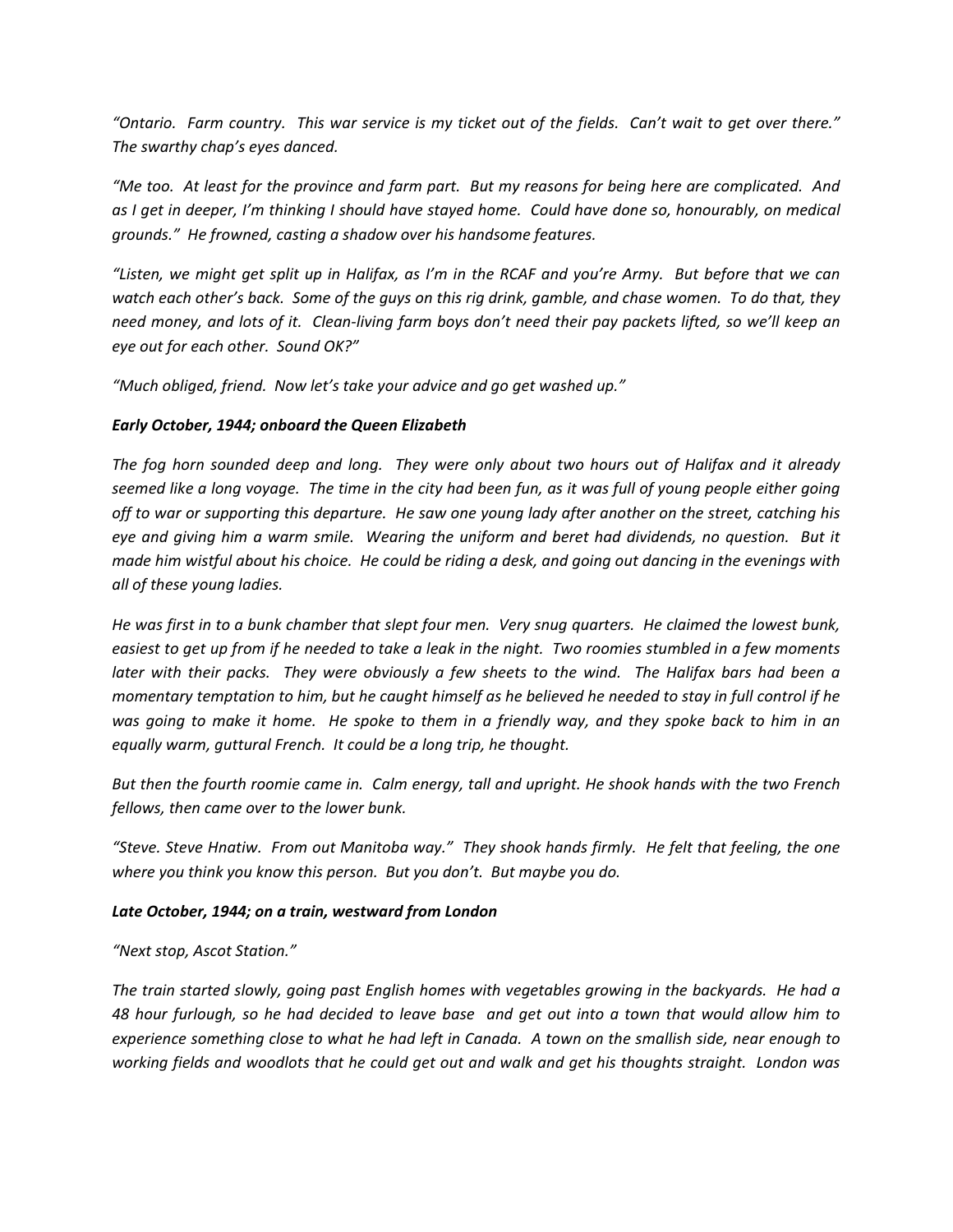*too big and too depressing, with its focus on survival. It had been a brutal time for most Londoners, and would only get worse. So the countryside seemed like a much more attractive furlough destination.*

*He got off in Cholsey, a small town that did remind him of home. He walked away from the station, hoping to find a rooming-house that would have a spare bed for a one-evening lodger. Two blocks away, he came across a tea house. Stepping inside, he was struck by the warmth and aromas of fresh baking, and the vibrant hello from the young lady who was tending the shop. In less than five minutes he was well into a pot of proper British tea and a heavenly scone with clotted cream and boysenberry jam on the side.*

*"So you're in the service." She smiled at him and arched her eyebrows a bit.*

*"Yes, Ma'am. Canadian Army. Argyll and Sutherland Highlanders, Princess Louise's. He now realized she was the spitting image of Patricia, his girlfriend's roommate back home.*

*"And what are you doing in this little hamlet?" Her voice took on a playful tone.*

*"Just wanted to get out and see the countryside. Anything that reminds me of home. Would you be able to recommend a place to stay in Cholsey?" He said this earnestly.*

*She shot a sideways look to the back kitchen, where a clatter of dishes emanated from. Her eyes twinkled a bit, and she replied in a low voice." We're closing up in fifteen minutes, and I have a wee flat just three blocks away. I hope you don't think I'm too forward, but it's war time. My fiancé was killed six months ago, high over Germany by anti-aircraft fire. So I'm a war widow, I suppose you could call me, one who is slinging tea and scones until this thing is over and I can meet someone else. But in the meantime, I might simply enjoy the company of a lovely Canadian soldier. What do you say?" Her eyes flashed and she curtsied mischievously.*

*He gulped and turned red. But something told him he wouldn't be walking too many rural byways this weekend.*

### *Late October, 1944; outside of London*

*It had been a hard day of training, both mentally and physically. He was a tall man, in good shape, but not overly strong. Wearing a full pack, crawling through obstacles for hours on end literally sucked his remaining strength. Some of the other lads seemed energized by it all, others were stoic, and a few others like him were becoming dispirited. They were soon going off to war, but the internal reaction to this certainly covered a wide emotional spectrum across the regiment.*

*After an early supper of semi-recognizable food items, he went out on the parade grounds where he found his friend from the Prairies sitting quietly off to one side.*

*"Hey, Ontario. You look lost in thought." Steve said this in a kindly manner.*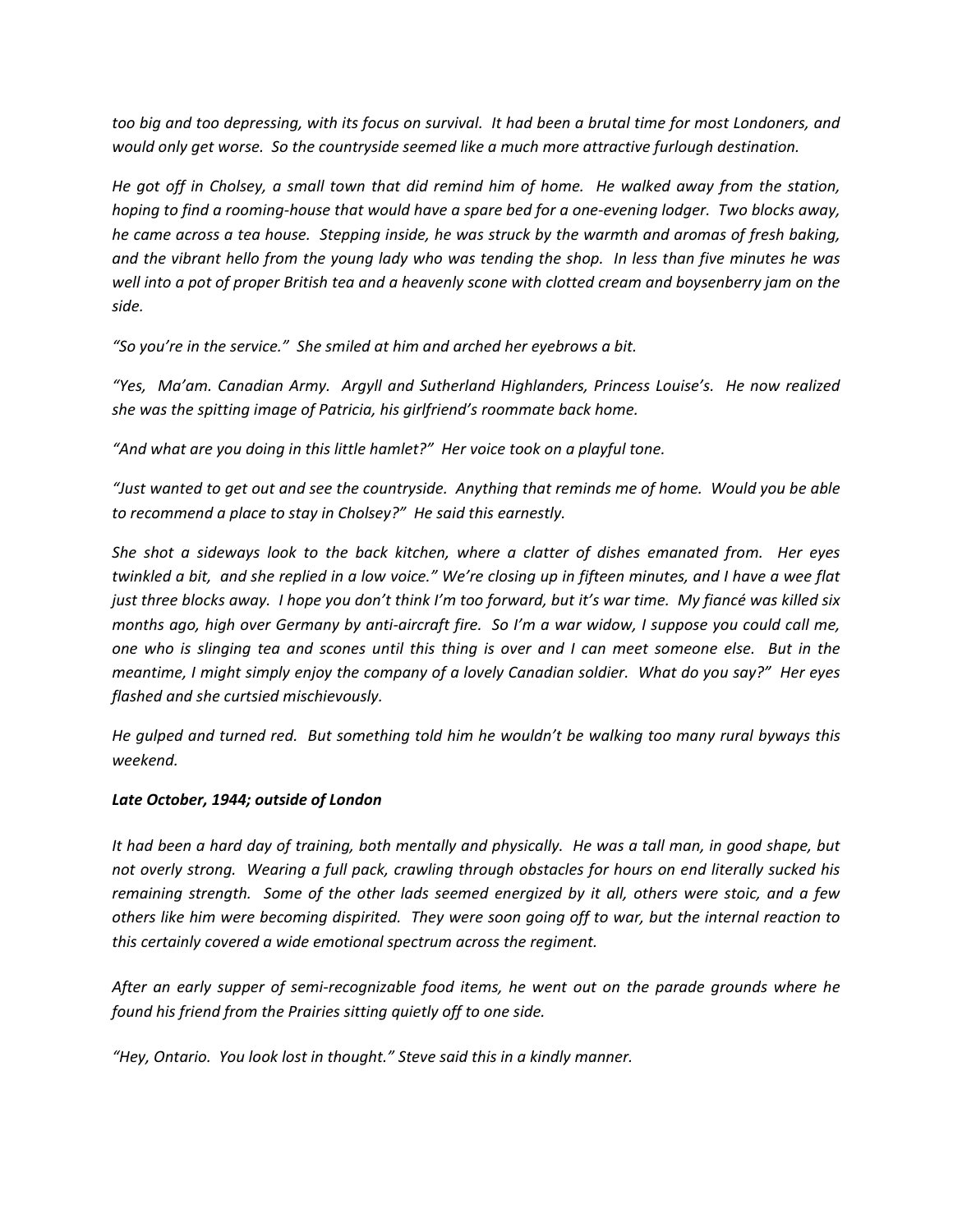*"Very astute of you, Manitoba. If the truth be told, I am completely whipped. I was so fatigued out there that my rifle shooting at the targets was abysmal. Not much of a soldier, I'm afraid." This was confided with a grim grin.*

*"Neither am I, to be completely honest. Farm boys like us should be back home growing food, and going into town on a Saturday night to keep the ladies happy. But we're here, and I think we should make the best of it. A positive attitude may mean the difference of getting home in one piece." Steve arched his eyebrows playfully.*

*"Hmmm, home. I thought I wanted to get back home, and marry my girlfriend and start a family. But…well, I've been mulling it over in my mind non-stop. She can be a bit mean at times…and she kind of guilted me into getting signed up. And…well, I've been keeping a lid on this. But on one of my furloughs I met a wonderful English girl. She's a war widow. My God, what a woman! Kind, smart, beautiful in all ways. When this is all over, I don't think I'll be going home. I'll stay here in bloody Blimey, and marry her. And start that family. I'm still not sure, but that's where I'm heading at the present moment. Ol' Grinelda in Canada will have no shortage of suitors."*

*Steve paused for a moment before responding. "Whoever is your missus will be a very lucky lady. But let's get trained properly so we can see the end of this thing in style. And now let's get some rest."*

### *November 1, 1944; Cholsey, England*

*It was the last furlough before they would mobilize to the Continent. They didn't know that for sure, but there were all kinds of hints being dropped that it was imminent. Some of the more brazen lads had taken to standing outside the mess hall and chanting 'Let's go, let's go, let's go', followed by a splutter of coughing and laughing. But this chilled him to the core, as he did not want to go fight, he just wanted to go someplace he could call home.*

*So he had trained to Cholsey, and had met his tearoom war widow at the station. Forty eight hours of passion can wear out the most erstwhile suitor, so he had begged her to come out with him and walk the byways and footpaths towards North Moreton. The afternoon was lovely, bright and sunny. And this was an apt description for his walking companion as well.*

*"I'm afraid I'll have to kidnap you, and tie you up to the bedpost until your commanding officer has written you off as a deserter!" She playfully jimmied one of his arms behind his back and gently pushed her chin into his shoulder.*

*"Ha, it wouldn't take much to go along with that plan." He spun out of her grip, and then drew her close. There was something about her eyes, and he himself started to tear up. Blinking a bit, he looked away*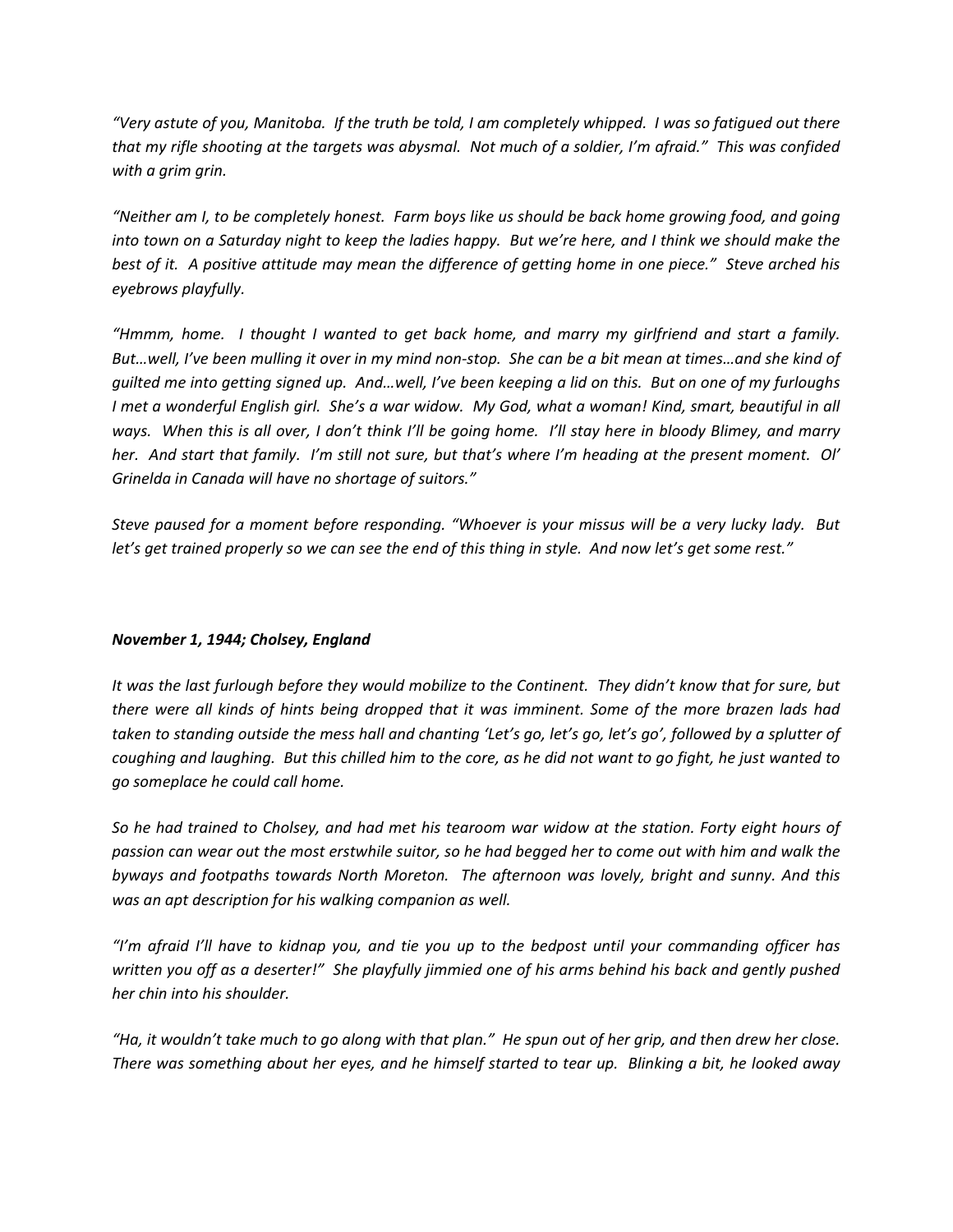*and pursed his lips before continuing. "I've signed on for this, against the odds. But it doesn't mean I'll be going back home after all of this is over."*

*"What are you saying, Bert? I thought you had a Canadian girl waiting anxiously for your return. And a lucky young lady she will be!" The English woman said this genuinely, charmingly.*

*"War, or at least the preparation for war, has given me a lot of time to think. My girl back home is beautiful, but somewhere deep inside her lies a mean core. And I'm not sure I want to be around that for the rest of my life."*

*"What are you saying to me, kind sir?" She gushed this out, tripping on her words.*

*"That you are truly beautiful, inside and out. And after this is all over, I will find you at the tearoom. And it will be a 48 hour furlough, permanently."*

### *November 3, 1944; Southern England*

*They were up hours before the dawn. All of the preparations had been made, and now it was simply execution. By the end of the day, a flotilla of crafts would have made their way across the Channel, and many men in jeeps would have found their way onto the Continent. This is what they had come for, and this is what they had dreamt about for weeks. By the end of the day, many of them would no longer be alive. Rising above the French beaches, in a flotilla of souls moving upward to their celestial destinies.*

*He cinched up his belt, adjusted his pack, and said a prayer. He joined his regiment mates in the queues that would see them assigned to a specific vehicle. Most men were quiet on this momentous day, pondering their role and what it all meant. He started to cry, just a bit, and then caught himself. This is not what he wanted to do, even less so each passing day. But he would go forth, with a goal to get past it and start a new life based on love, peace and commitment. The line moved forward, slowly.*

### *November 4, 1944, later in the day; near Beny-sur-Mer, France*

*The crossing of the Channel had been surreal. The excitement on the boats had been palpable, almost too much to bear for his sensitive disposition. The only thing that kept him together was the calming presence of Steve, who said very little but kept giving him a tight-lipped smile and a raise of the eyebrows that cumulatively told him that it would all work out in the end.*

*When they had been fifty metres offshore of the beach, things really started to bog down. Planes hung low in the sky, strafing the beach and near-shore with aggressive fire. He had been assigned to a jeep that had been modified to haul provisions for the mess tent. He and Steve and four other men huddled in the back with the provisions while the driver zigged and zagged, to avoid the heaviest fire from above and the obstacles of stalled vehicles and fallen bodies on the beach. The driver gunned the vehicle when*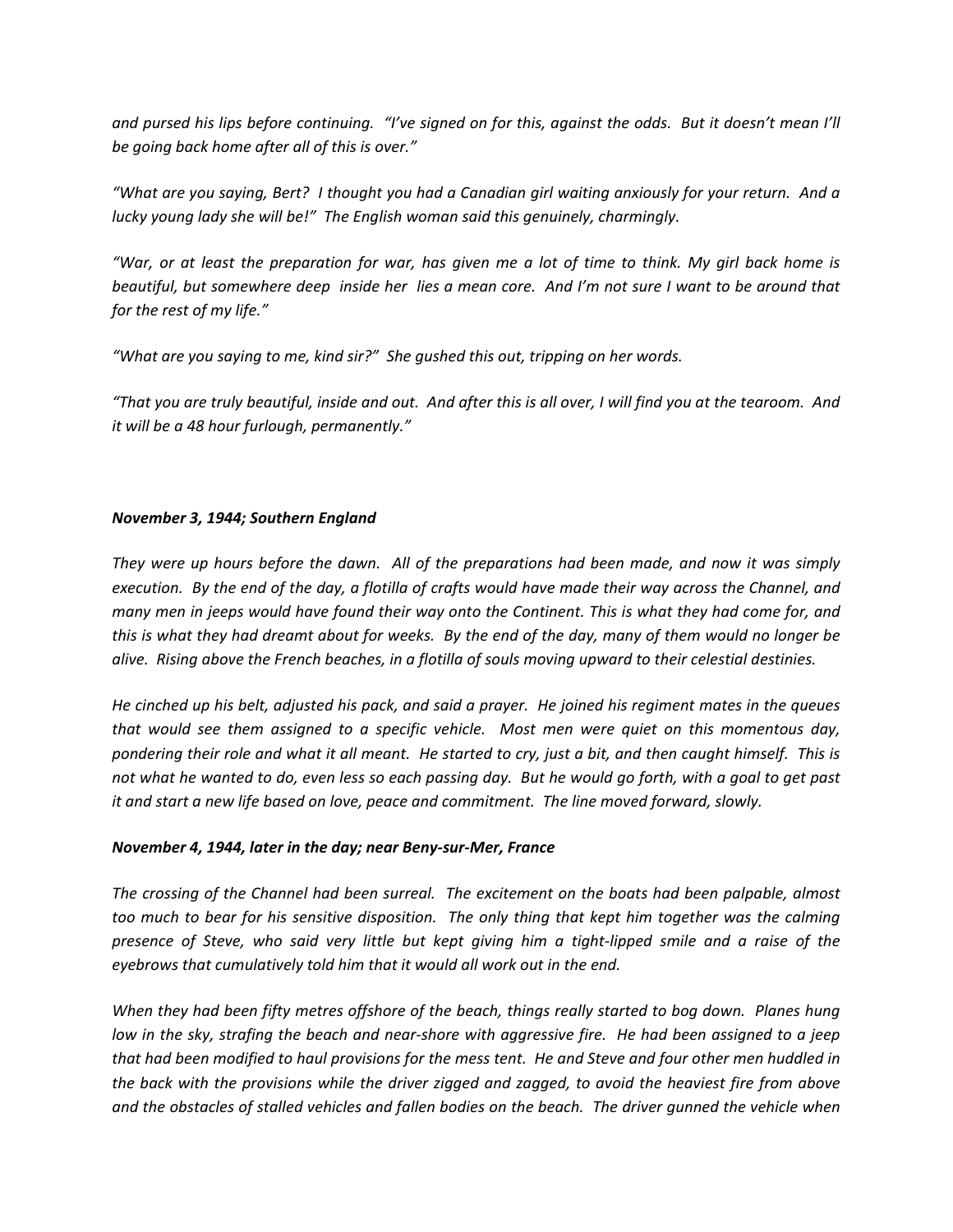*they came onto dry land, and drove like a madman in case the strafing was done on a wider swath. They all sat in stunned silence, looking out intermittently at the back of the frenetic driver's head.*

*Twenty minutes later they came up to a fork in the road, where a British military policeman stood nonchalantly, directing traffic.*

*"We were told to go to Caen." The Canadian driver spat this out, but with some degree of uncertainty.*

*"Change of plans, squire. Caen may not yet be a safe place to be." The accent on the officer was downright plummy. "We're marshalling our resources in the nearby village." He pointed towards a distant church. "Keep yon spire in sight and you can't go wrong. Actually, not a bad way to lead one's life." He lit a pipe and waved the truck on.*

### *Late November, 1944—Battle of the lower Maas, Southern Holland*

*The land was flat, reclaimed from the sea. The polders would have been fertile agricultural land under any other scenario than war, and both he and Steve kept their sanity by recalling stories to each other of the fields of their youth. There were ditches everywhere, and plenty of mud. He couldn't remember the*  last time his feet were dry. Blisters had turned into swollen masses of spongey flesh, and this made the *putting on of boots every morning an excruciating ordeal.*

*The regiment was making progress, moving slowly North and East towards the outlet of the Lower Maas River. There were reports of German soldiers laying low in the polders, cut off from their forces, and trying to take down as many of the Allied soldiers as possible before they themselves got picked off. But things stayed quiet and they trudged along. Orders were given by a field sergeant, and somebody somewhere was giving him the orders.*

*When they came within a few kilometres of the Leopold Canal, they could hear heavy machine gun fire. He winced at this and looked over at Steve who gave him a grim smile. They were given orders to drop*  low and keep rifles at hand. He did as he was told, but looked at the weapon in his hands as if it were *some foreign object. And it was, in truth. He had never liked to hunt deer on the Bruce Peninsula, even if it kept his family in meat during a lean Winter. But to shoot a man? He had plenty to ponder before they were given the order to advance.*

### *December 15, 1944; Waalwijk, The Netherlands*

*The days had passed in a blur. Making camp, eating bad rations, taking orders passed down the chain of command from some new general. Canadian and Polish troops were in this part of southern Holland, getting ready to make a major push on pockets held by German forces so that they would be shunted back into Germany. But it wasn't easy, and orders seemed to be issued unconvincingly and with no apparent logic. And to make matters worse, Winter was settling in. Not the harsh Canadian Winter they were used to, but a grey and damp blanketing of wind and fog that did little to lift anyone's spirits.*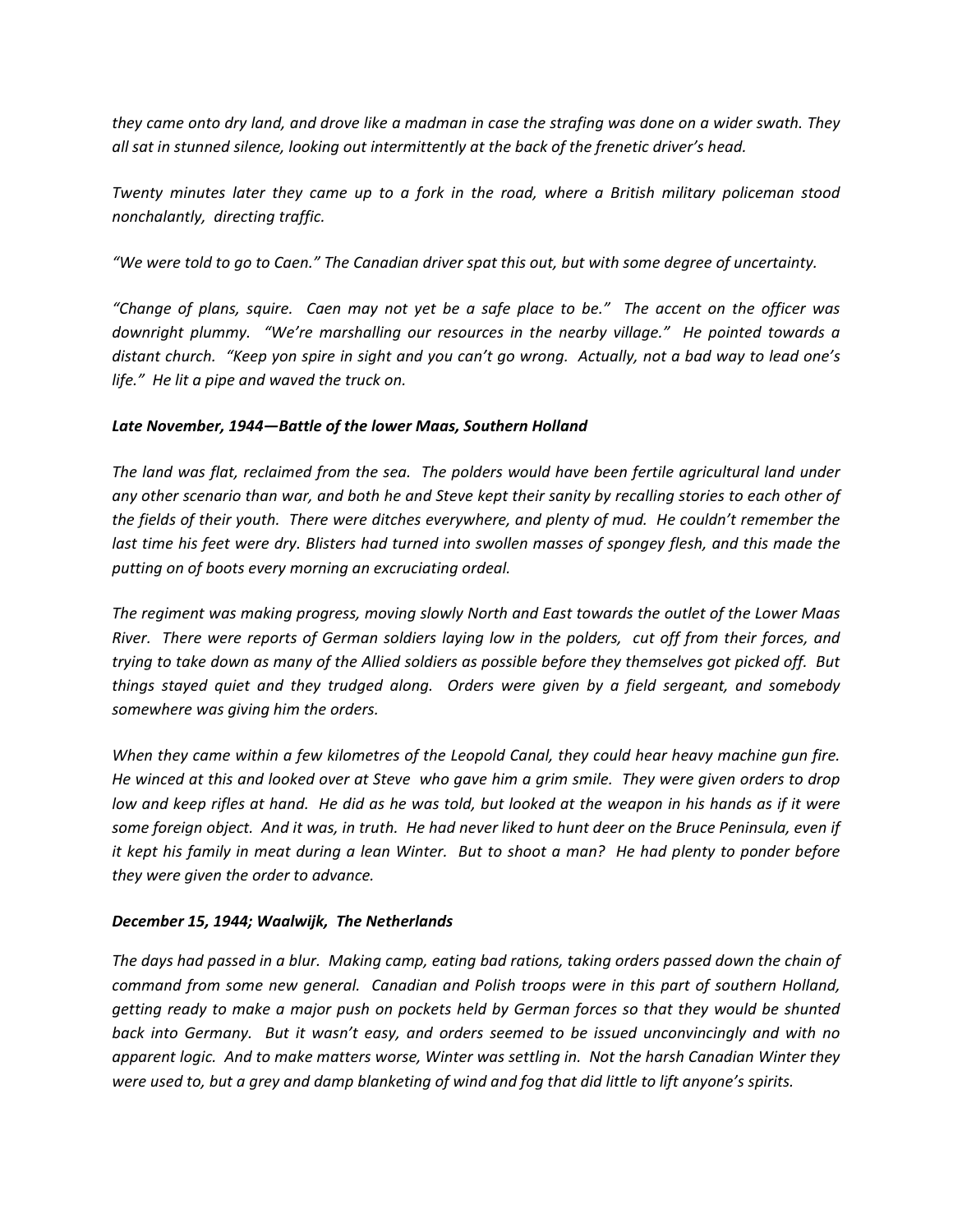*They had a two hour furlough each afternoon, and one day they walked a bit further into town to see if they might be able to find a bakery or restaurant to get something hot to eat and drink. The streets were largely deserted, with the odd young person walking with purpose, giving them a curt nod or a wan smile. The Dutch looked gaunt to their Canadian eye, and no wonder with the pervasive shortage of food.*

*They saw an inn a half block away, with fresh flowers in the window and its front door open on its upper half. They peeked through the door and saw a young man wiping glasses at the bar.*

*"Halloo!" He raised his hand in greeting to the two servicemen and beamed out a warm smile.*

*"Do you speak English, young sir?" Steve said this hopefully.*

*"Yes, yes, I do. Not well, but I like to practice when I can. Are you Englishmen?" The young Dutch man adjusted his glasses nervously.*

*"No sir, we're not Limies. Canadians, through and through." Bert put this forward shyly.*

*"Even better, my friends." He advanced to the door and opened the bottom section in a sweeping gesture. "What can I get you?"*

*"Tea. And anything you might have to eat. My name's Steve, and this handsome chap is Bert." He offered his broad Prairie farmboy hand for a firm handshake.*

*"Leo. It is my pleasure to have your acquaintance." It was a formal introduction, but the trio felt that knowing that they had been compatriots for some time, and were being brought together now for significant reasons.*

# *December 20 , 1944; Waalwijk, The Netherlands*

*They had returned every day after that, for a cup of hot tea and any baked goods that made their way out of the mysterious back kitchen of the inn. The young Dutch man brightened noticeably when he saw the two Canadian servicemen at the door of his father's establishment, and would signal them to sit by the fire and remove their damp uniform jackets. After a week of this he suggested they could go up a flight of stairs to a banquet room on the second floor, where they could speak privately and a bit more freely. The young man's sister, Adri, would spell him during these times at the bar. She was a quiet young woman, who smiled at the two Canadians but kept conversation to a minimum.*

*Leo more than made up for this. As he got to know Steve and Bert more, he opened up and shared all manner of tales from his earlier years. This was an opportunity to practice his English, but he also truly admired the two Canadians. He was not much more than a gangly boy, and in his eyes they were real men. Soldiers, who had come to free his country. And good men, he could tell by the way they treated*  him and his sister. He did not have that many friends, and he worked at the inn from morning until *night, but these were people he could call friends. And he wondered, just a bit shyly, if he might be able*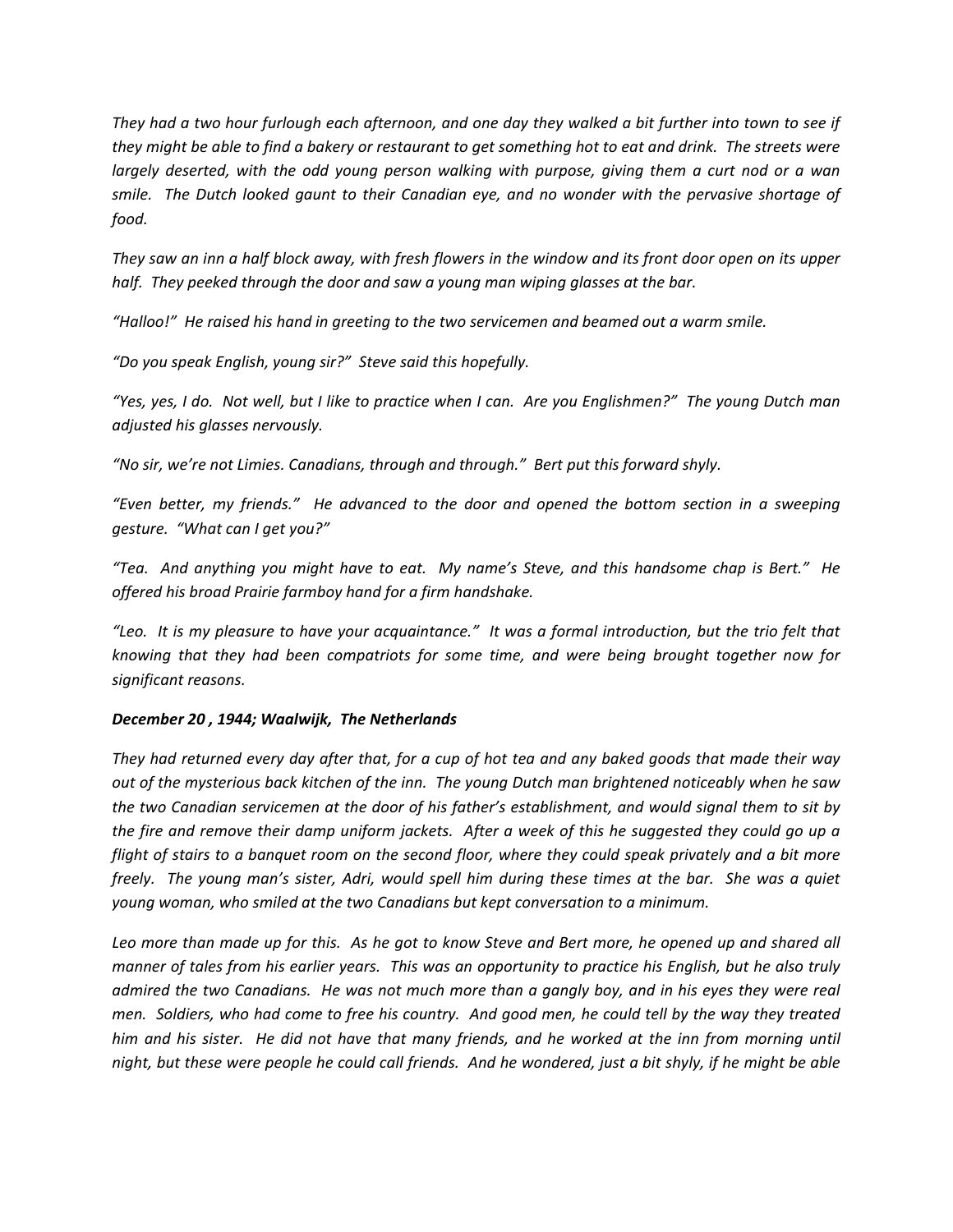*to visit them after this cursed war was over. Just the thought of that cheered him, as many folks in the town had grown depressed and felt this conflict would continue forever.*

*"Just a few more days until Christmas. My mother makes an awfully good Christmas dinner. Turkey, stuffing, cranberries, potatoes, beans, carrots and plum pudding to end it." Bert was feeling nostalgic. "We're a temperance household so no brandy, but lots of homemade eggnog and soft cider."*

*"Ah, my Mom is also a great cook. We eat well out on the Prairies, growing and raising pretty much everything. Winters are cold and long, but Christmas is a bright spot to keep us going. Us Ukes do it on a different day, but it's still a big deal." Steve smiled broadly.*

*"Christmas is also big in Holland, or at least it used to be." Leo paused and frowned. "Will you have extra furlough time on Christmas Day?"*

*"Yep, we will take a full 24 hour break from shelling the heck out of Jerry down by the river. Twenty four hours of shivering in our tents, but at least it will be quiet." Steve issued a sideways grin.*

*"Nonsense. You will rest here in the upper room by the fire. And we will share our goose with our new Canadian friends. Momma and Adri are good cooks, you will have proof of this soon enough." Leo took off his spectacles for wiping, his eyes moistening.*

### *Thursday, January 25, 1945; Waalwijk, The Netherlands*

*"Sit my friends, I'll boil water for tea. We haven't seen you two gentlemen for a bit, and I was starting to worry." Leo looked over his glasses at the two servicemen as they clambered onto stout-legged barstools.*

*"It's been rough down by the river. The Germans are holed up on an island out in the Maas, do you know it?" Steve had a weary tone to his voice.*

*"Yes, really just one island north of Waalwyjk. But it's quite long and flat." The young Dutchman knew the area well, but it had mainly been of interest to cows before the war started.*

*"Kapelsche Veer. I may be mangling the Dutch pronunciation, but that's the little bit of real estate that the bastards have established a bridgehead on. They're perched up on a little rise in the land, and replace their paratroopers every few days or so with fresh men from the other side of the river." Bert was morose in facial expression and tone of voice.*

*"That land is so flat, that anyone coming at them from any direction will be seen quickly." Leo had a furrow in his brow.*

*"Yep, you are right, young friend. So we will probably try to go in under cover of darkness and hope for fog as well." Steve accepted a steaming cup of tea with a half-smile.*

*"How will your men get across the river?" Leo knew the Maas was narrow but quite deep.*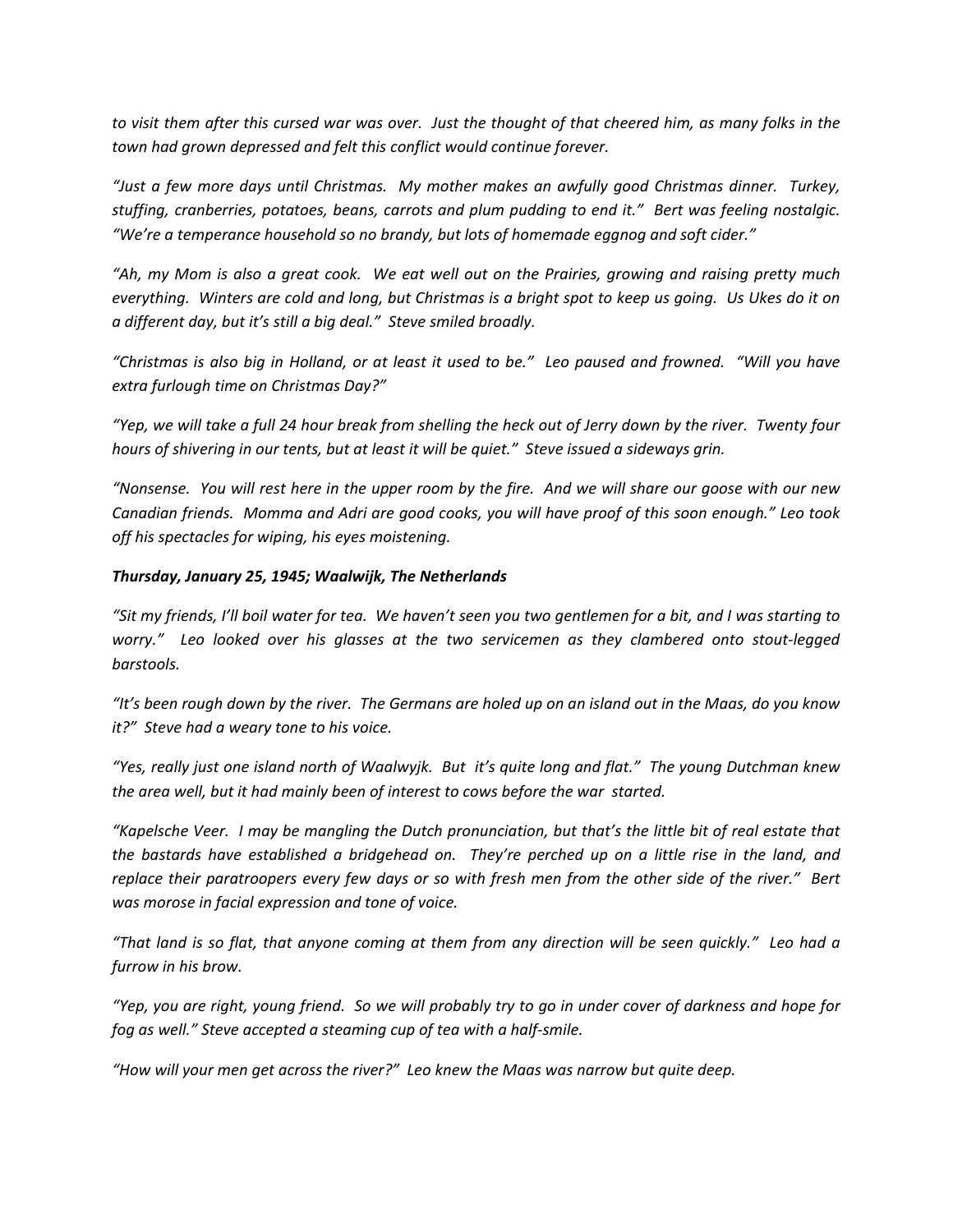*"Canoes. I've been helping to waterproof a flotilla of Peterborough canoes for the last few days. Cold and muddy work. Makes farming up on the Bruce Peninsula seem like a piece of cake." Bert took a hefty pull from his mug.*

*"When do you men go in?" Leo said this softly.*

*"Whenever General Volles flips a coin, but we hear it could be as early as late tonight." Steve was all business.*

*"Leo, this might be our last visit for a while. If we are successful, we'll probably keep pushing them back all the way to Germany. If we're not successful…who the hell knows? But what needs to be said, is that we appreciate your friendship. Your family's kindness has made this little campout on the Maas somewhat bearable." Bert looked the young man in the eyes, fondly.*

*"But you'll come back to visit us when the war is over, surely? I would like to show you more of Holland." The young man reached out and clasped both of their hands.*

*"Sure, kid. We'll be back to check in on you. You can count on it." Steve looked over at Bert, and nodded towards the door.*

## *Monday, January 29, 1945-Carboloy Plant, Front Street, Toronto, Ontario*

*The days were getting a bit longer each day, but the amount of ambient daylight penetrating to her diamond drill workstation was minimal at best. The young woman had several high wattage work lamps that she would reposition throughout the day as her tasks flowed from one to the next. Almost all of the workers in the plant were women, pressed into service while the men were away at the front. They all worked hard, as they realized their work was important as part of the overall effort to bring the boys back home after peace was declared. The work was precise and demanding, but her early training as a seamstress put her in good stead and she wielded a measurement caliper as handily as a cloth measuring tape.*

*But today she couldn't get her brother out of her mind. She remembered biting back tears as he boarded the troop train at Union Station, and kept holding in mind the vision of seeing him step down off a similar train not too far down the road. What was his life like over there? He wasn't a good letter writer, and was always vague about what conditions they were facing as they put their boots on the ground.*

*She looked out and saw a bit of sleet hitting the tops of streetcars as they rolled down Front Street. What was it like to live in a tent in the middle of Winter? And to be so far away from family and friends made it all the worse. She went back to her work, biting her lip and thinking hard.*

# *Tuesday, January 30, 1945; Kapelsche Veer, The Netherlands*

*He was cold, cold to the bone. His boots had been soaked for hours now, as they had slogged through mud one inch at a time. Progress was being directed through hand signals from an earnest sergeant, intent on keeping his men safe. Steve was somewhere in the back, and the*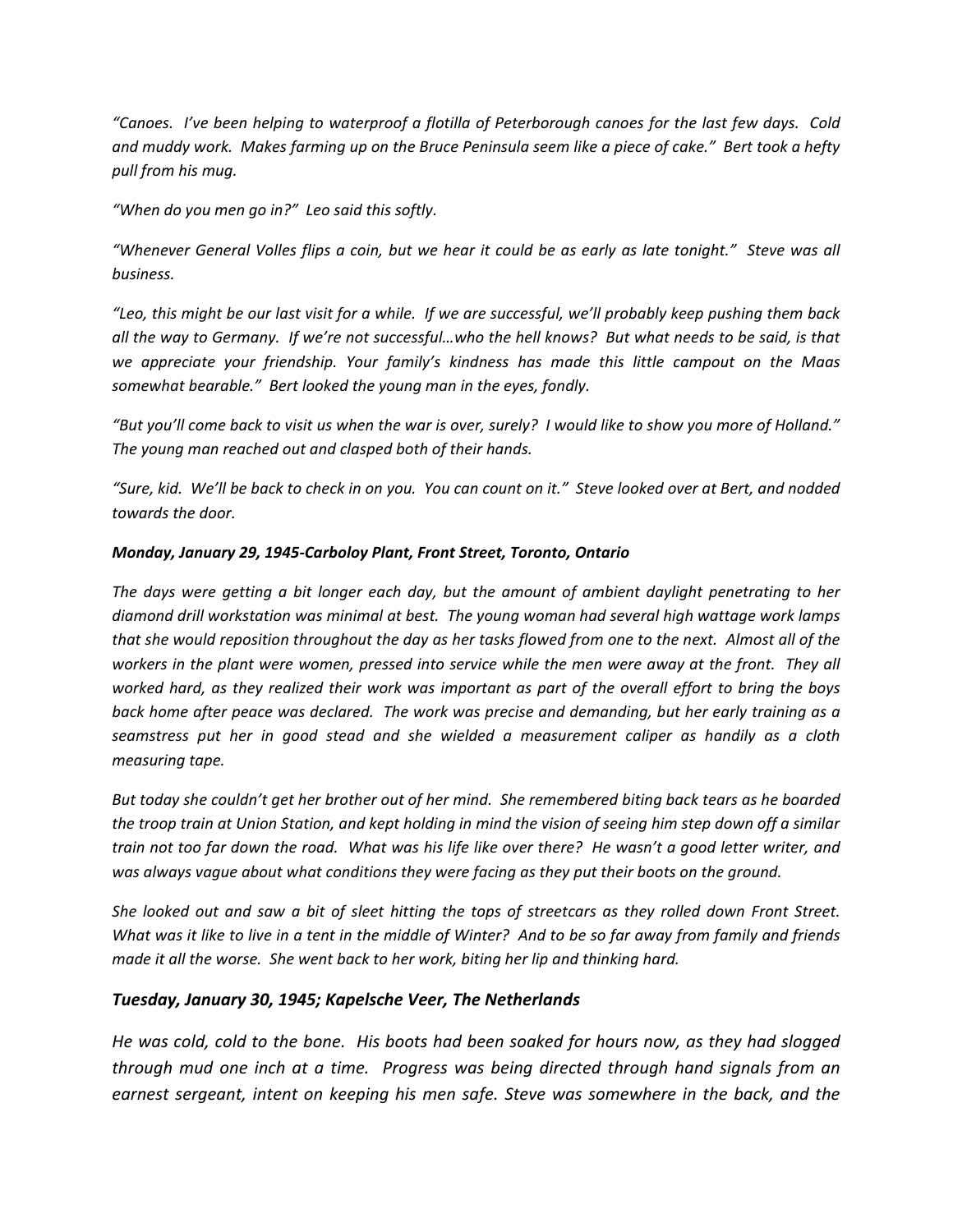*overall plan was to provide support for the large tank that rolled twenty yards ahead of the group.*

*It had been quiet so far, eerily quiet. But after a few more moments the tank got mired in the mud. The hatch opened up and men started to pile out and clamber down the side of the tank. And at that exact same time, copious machine gun fire started to rain down around the tank. Bert looked ahead and saw two boys crumple and fall into the mud on the rear side of the tank. It seemed surreal as this was the closest to combat he had been so far.*

*And within seconds he heard bullets zinging past him and hitting the mud ten yards behind him. Then he heard a sharp intake of breath and a soft groan, and he saw Randolph and Norman fall on either side of him. Shock came to him quickly, preventing him from quickly hitting the ground. He looked up at the crows nest on the hill, and swore he saw the bullet coming. A sharp pSteve of pain hit his chest, and then he felt himself floating above the fray. He no longer experienced the cold, but instead felt light and happy. He could see somebody that looked a lot like him, slumped down in the mud. He drifted back and saw Steve lying flat in a bit of a shallow depression in the ground.*

*'Stay down, my friend. Lay there until dark if you have to. But stay down, if you want to get back to that farm in Manitoba.' He drifted upwards, joining the other seven souls that day who no longer felt the mud and cold of that God-forsaken island in the middle of the Maas River.*

# *April 21, 1945; Kusten Canal, near the Dutch-German border*

*Steve shifted uneasily, lying flat on the moist ground east of the canal. He had been pretty much numbed out since Bert had been killed almost three months back. About a week after it had happened, in a lull in subsequent action, he had arranged for a telegram to be sent to Leo via the telegraph station in central Waalwijk. It read succinctly:*

*'Leo—dreadful news. Bert fell at Kapelsche Veer. Sad as hell. We struggle on. Very best to you and your family. Steve.'*

*He knew the young man would be devastated to receive this news, but better to know than not. He was a rough-hewn boy from the Prairies, where life and death cohabitated on a razor's edge.*

*They had come across the canal in small boats at night and had established a bridgehead on the eastern side. Over the last few days they had picked off a few German snipers holed up in buildings or behind hummocks of soil. These were sick bastards, he thought. They knew the end of the war was near, but they were still trying to take out as many Allied troops as they could. So he and a few others had been assigned to lay low and shoot only if they had a clear shot.*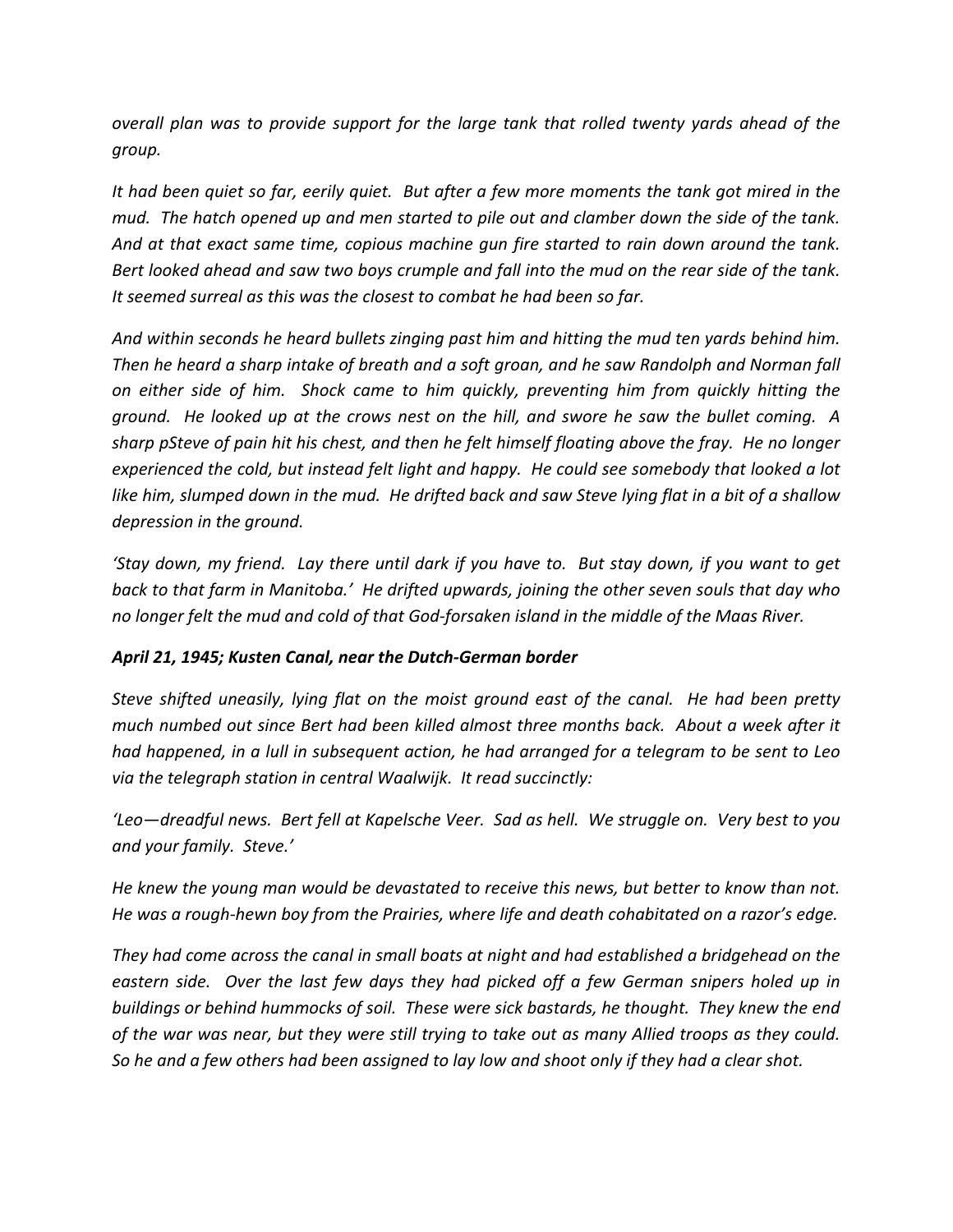*After a few hours, a volley rang out from the top of an old tower. Nobody got hit, and three or four Argylls got up on their knees and shot numerous rounds into the tower. But it was a decoy trap, as numerous German snipers started to shoot in a coordinated fashion from behind trees, hitting the Canadians squarely in their chest. Steve saw this coming and immediately shot out the lights in one of them as he lingered outside the protective plane of the tree.*

*But this exposed Steve, and a shot rang out in his direction from the original tower source. He had half a second of reaction time, due to a muffled shout, and attempted to get down and drop out of the line of fire. But the bullet made its deadly passage, hitting Steve in the middle of his forehead. His body fell to its knees, and slumped over in the wet grass.*

*He saw this happen from a vantage point ten yards above his physical body. He felt no pain, and certainly had no desire to clamber back into his now-prone form. Just off to his right was Bert, wearing a grim countenance and shaking his head slowly.*

*'Very sorry, Steve. I saw that guy in the tower get back on his feet and yelled out at you to hit the deck. Lots of noise swirling around out there. Too little, too late, I'm afraid. I'm not going home, but I had really hoped you might make it back to your folks out West.'*

# *February 12, 1945; Wiarton, Ontario*

*The old lady sat in the common room of the retirement home up on the hill, with great views out the front window of a grey and icy Colpoy Bay. Only one or two other souls were there that morning, dozing off in their easy chairs with a half-read book or their knitting. The postman came in the front door, bearing a half dozen letters and a few small packages. He knew all of the home's residents by name and would hand-deliver mail directly if he saw the recipient in the front room. But today he held back, swallowing hard as the telegraph envelope shook unsteadily in his hand.*

*"Elvira…telegram for you." He smiled thinly.*

*"Eh, mail? Not much of that these days." She stuck out a frail hand expectantly.*

*"I've delivered more of these than I like over the last little while. It's got to end soon." His voice trailed off.*

*She opened the envelope and took out a crisp piece of buff-coloured vellum. The impact of the first line was equivalent to a major body blow.*

*'We deeply regret to inform you….'*

*The old lady slumped in her chair, tears rimming her glasses. How would she be able to tell this horrific news to her daughter?*

# *VE Day, May 7, 1945; Toronto, Ontario*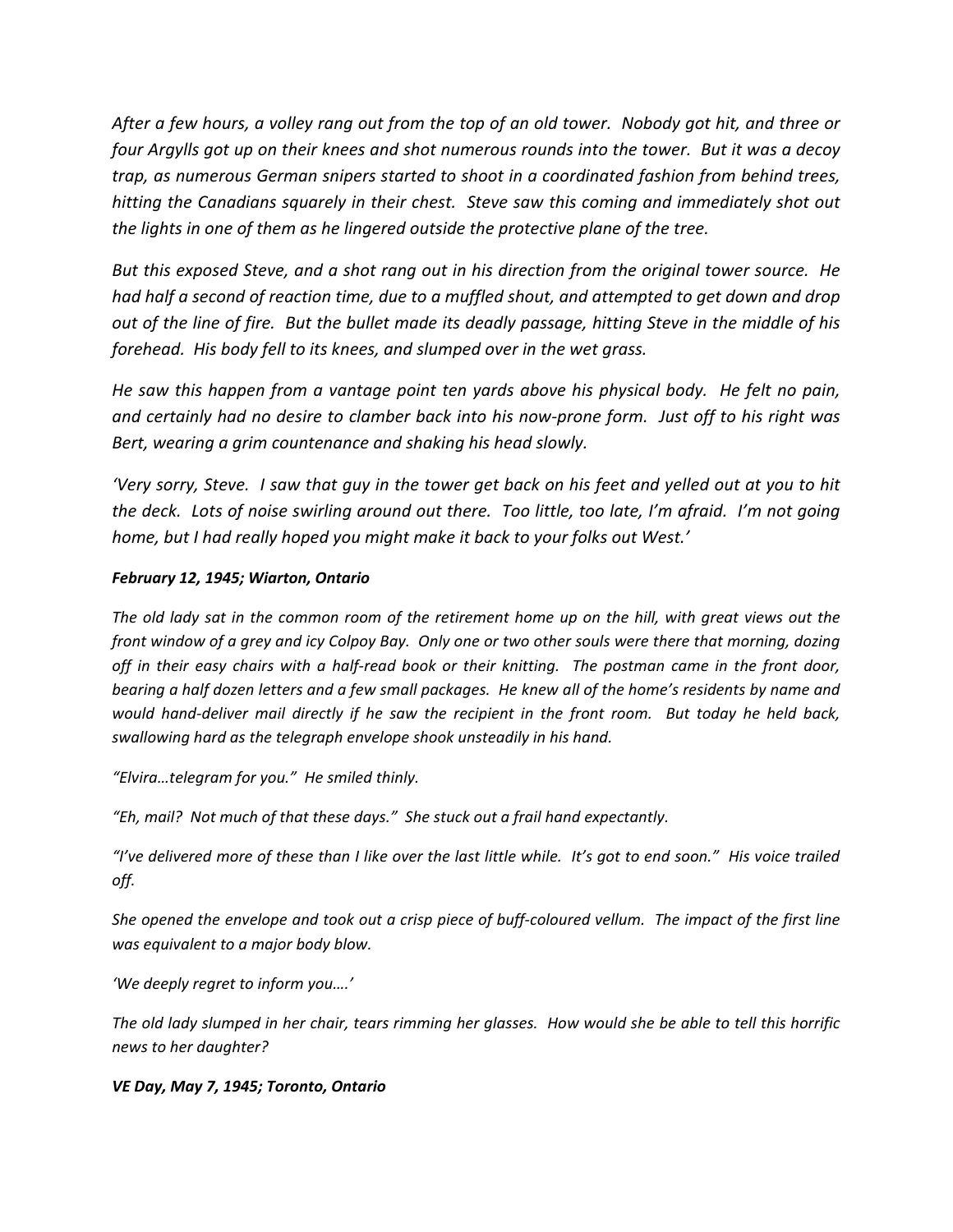*The news had come in fast on the ticker tapes, and people in the Carboloy plant were simply jumping for joy. There would be no need for war work anymore, they could now go back to their lives and start families and dream big dreams.*

*She shut down her diamond drill press and slipped on her Spring coat. She had received a plaintive letter from her Mother about two months back, grimly telling her that her dear brother had lost his life somewhere over in Holland. Her eyes burned and her heart felt heavy every time she thought of poor Bert. Such a sweet soul, and one who had not wanted to go war one whit.*

*She walked down Front Street and turned up Bay Street. People were hanging out of windows, throwing confetti, dancing with strangers on the street. She plodded along, dodging merry-makers and clouds of confetti. Yes, it was great news that the war was over and no one else would lose their life in this bloody conflict. But the simple fact was her brother would not be coming home on a troop train, and that realization and its attendant grief were sinking in more and more as the revelry substantially increased.*

### *September 11, 1945; Waalwijk, The Netherlands*

*"I know they were your friends, but you have been moping non-stop since late April." Adri tut-tutted towards Leo while she wiped glasses at the bar.*

*"But they were both like brothers. I feel as if I have a brother lying in the ground at Groesbeek and another at Holten. They gave their lives so Holland could be free again!" Leo slapped the bar with emphasis.*

*"But you have to move on. Those two men wouldn't want you to stay glum for the rest of your life, They were fun, charming even. Honour their sacrifice by being more like them." Adri said this sharply, and convincingly.*

*"But their families back in Canada do not know how much we loved them while they were here. And how much we think of them every day. I want them to know this, but how?"*

*An idea started to brew in Adri's mind. She wrote to the Canadian War Commission and got the names of the parents and their hometowns for both of the Canadian servicemen. And she penned a letter to the Lord Mayor of each town, explaining the situation and how they knew the young men and if they might be able to pass a letter and a Dutch address to the surviving next-of-kin.*

*One day in Late November, a letter arrived in the town hall of Wiarton.*

*"Mail for the Lord Mayor, ha, would that be you?" The secretary cackled as she took in the morning mail.*

*Fifteen minutes later, the mayor came out of his office, his eyes rimmed red.*

*"I'm walking up the hill to the ladies' retirement home. I have some very special mail to deliver."*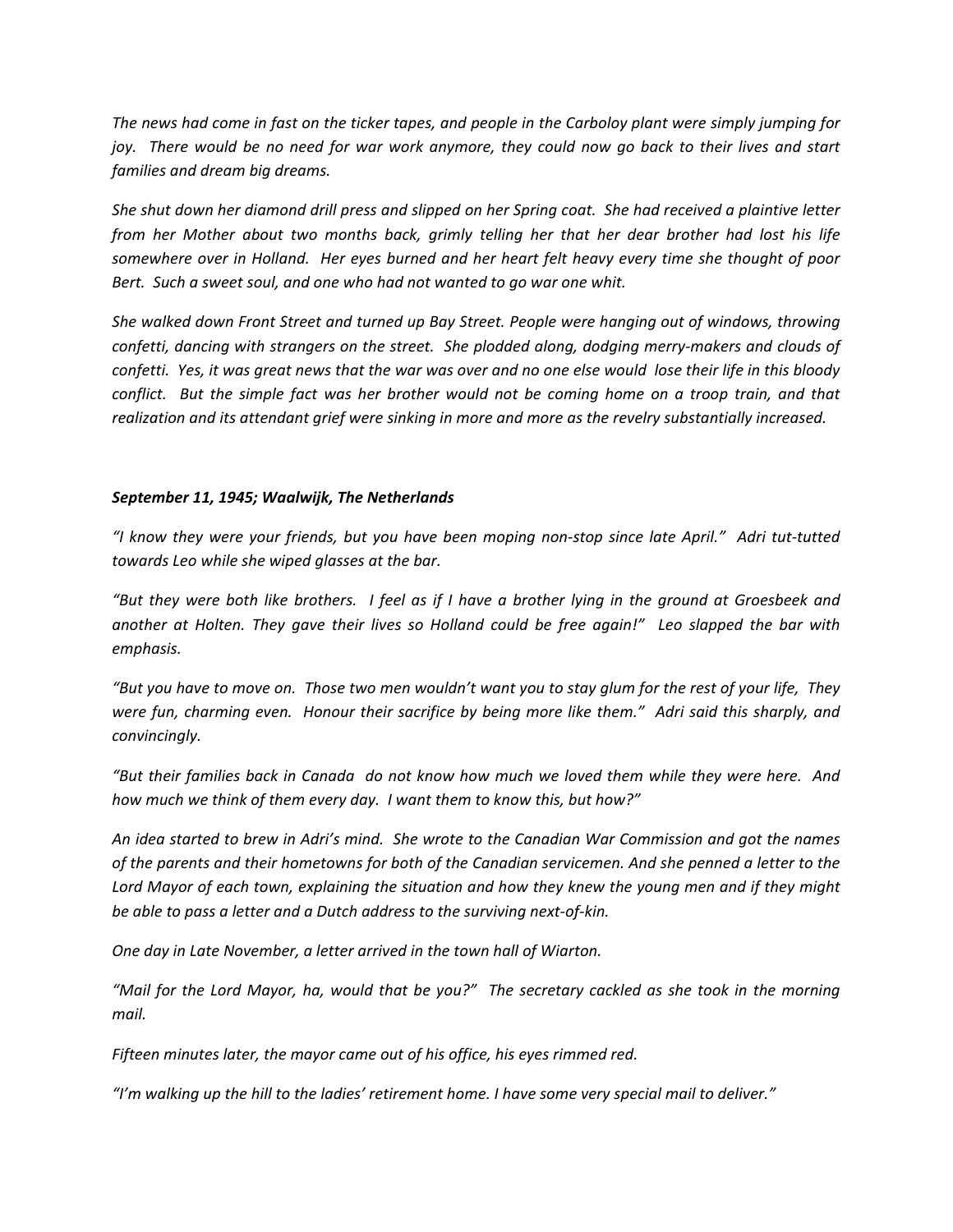#### *Across many years, Wiarton, ON; Groesbeek Cemetery, The Netherlands*

*So the Mayor's trek up the hill to the retirement home led to a pen-pal relationship between the bereaved mother and the Dutch family who had befriended Bert during his short time in and around Waalwijk. Knowing that someone local cared about him during those cold Winter months leading up to his death, made the grieving process a little bit easier to face.*

*A number of visits were arranged over the decades, with Leo and his wife coming to Canada to meet Bert's family and to see where he grew up on the little farm on the Escarpment above Dyers Bay. And a number of his family went over to Holland, to be warmly hosted and to make that trek to the cemetery near Groesbeek with its shocking array of well-maintained Canadian soldier gravestones.*

*The sister who had walked up Bay Street on VE-day, tears streaming down her face, always held a promise in her heart that she would get to the Netherlands one day. But time took its inevitable toll, and it became evident that trip would never be taken. Her body got creakier, in lock step with other faculties, and one cold day in January 2014 she slipped away while sleeping in her nursing home bed.*

*She might have been dreaming, but this was something more significant. She felt young again, and lithely stepped along the streets of an earlier-day Toronto. She was dressed in her best outfit, and excitedly walked through the doors of Union Station. Standing in the middle of the concourse was her beloved brother, decked out in his dress uniform and with his trademark mop of curls barely controlled by the confines of his beret.*

*"Bert, you've come home!!" She gushed this out and threw her arms around him.*

*"No, little Sis, you've come home. I never made it back to take you out dancing, very sorry about that. But no matter, there's lots of dancing going on up here*!"

#### *July, 2014; The Netherlands*

*He had thought a lot about his lost uncle over the years, the family member who had fallen in Holland during World War II. He had become acutely aware of the impact of the loss on his Mom over her life, and how this sorrow had blended with other losses and challenges to impact his entire original family.*

*He had always wanted to go to the Netherlands with his Mom to visit his Uncle's grave and meet the family who had been Bert's friends. So with her recent passing, he knew he had to make this sentimental journey on her behalf. He had always hated the idea of war, as it had robbed him of his vibrant uncle, and it had taken away a beloved brother from his Mom. And a visit to a war cemetery would be a hard pill to swallow. But go he would.*

*Dates and times were set, and Bert's Dutch family were welcoming and engaging and wonderful. Leo was gone, but his son still dutifully and thoughtfully tended the grave at Groesbeek. And Leo's granddaughter was being groomed to be the next generation of caretakers for the simple stone midway*